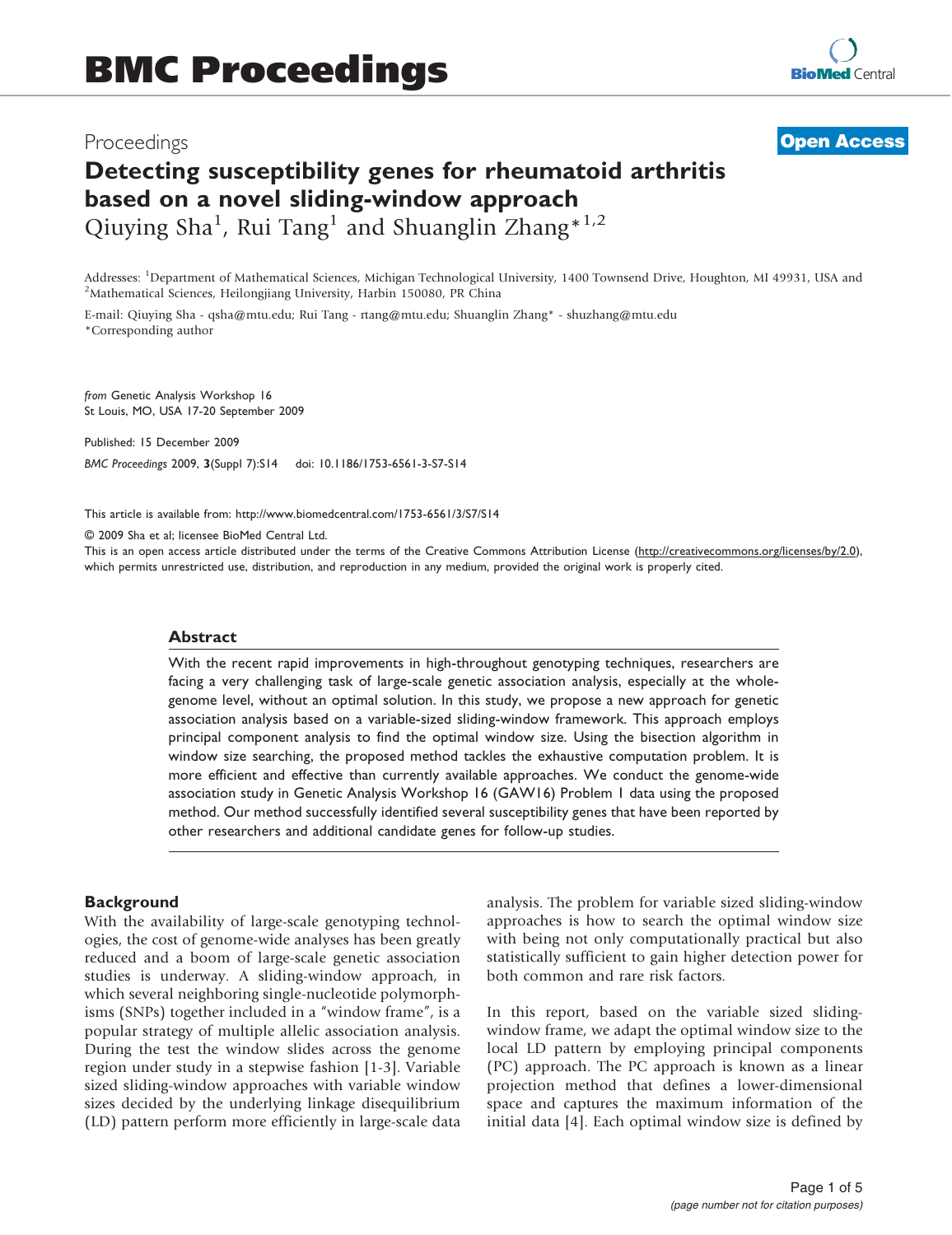the first few PCs (i.e., 3 or 5) that could explain a main fraction of the total amount (i.e., 90% or 95%) of information in the data.

# Data

In our study, we used the Genetic Analysis Workshop (GAW) 16 Problem 1 data, which is the initial batch of the whole-genome association data for the North American Rheumatoid Arthritis Consortium (NARAC). Data were available for 868 cases and 1194 controls. There are 22 chromosomes with 545,080 SNP-genotype fields from the Illumina 550k chip. To avoid the missing value problem, any subject who had missing values in that window was excluded from the current window. Thus, some subjects may not be in the current window but will still be included in the study in other windows. In this way, we retained the most information we could.

# Methods

#### Optimal window size defined by PC analysis

We consider a study with total M individuals in a data set and with genotype information denoted by vectors  $G_i$  =  $(g_{i1}, g_{i2},..., g_{iN})^T$   $(i = 1, 2,..., M)$  at N SNP loci for the *i*<sup>th</sup> individual We code the genotype  $g_{ii}$  as 0, 1, or 2 for the individual. We code the genotype  $g_{ii}$  as 0, 1, or 2 for the number of minor (less frequent) alleles at SNP  $j$ ,  $j =$ 1,2..., N of individual *i*. Let  $y_i$  denote the trait value of individual i.

In the sliding-window frame, a window denoted as  $w_l^b$  is a set of neighboring SNPs  $\{b, b + 1, b + 2, ..., b + l - 1\}$ . A variable sized sliding window which begins with SNP *b*, denoted as  $\Omega^b$ <br>ranging from s to , is a collection of windows  $w_l^b$  with l ranging from s to  $\Gamma^b$ , where s and  $\Gamma^b$  are the smallest and<br>largest window sizes largest window sizes.

In this study, we apply PC method to define the optimal window size. The basic idea is that we attempt to find the largest window size in which  $c_0$  proportion of the total information can be explained by the first  $k$  PCs and  $c_0$ and  $k$  are predefined criteria. We define this largest window size as the optimal window size. Start with a window  $w_l^b$  with  $l = s = k + 1$ , so that at least the window<br>length is longer than the number of the important PCs length is longer than the number of the important PCs.

Let  $\sum_{g}^{g}$  $\sum_{g}^{b}$  denote the sample variance-covariance matrix of genotypic numerical codes in window  $w_l^b$  and  $\lambda_j^b$ denote the  $j^{\text{th}}$  largest eigenvalue of  $\sum_{g}^{b}$  Thus, in window  $w_l^b$ , the total variance in the original dataset explained by the j<sup>th</sup> PC is  $\lambda_j^b / (\lambda_1^b + \lambda_2^b + \cdots + \lambda_l^b)$ . Let  $C = (\lambda_1^b + \dots + \lambda_k^b)/(\lambda_1^b + \lambda_2^b + \dots + \lambda_l^b)$  as the proportion of the total variability explained by the first  $k$  PCs. Our main idea of choosing the optimal window size of each sliding window is to find the largest window size in which  $c_0$  proportion of the total variability can be explained by the first k PCs among a set of windows  $\Omega^b$ .

# Bisection method for searching the optimal window size and computational consideration

Using the exhaustive searching method may be computational demanding for determining the optimal window size. We propose to use bisection method. Let s and Γ denote the predefined smallest and largest window sizes among a set of windows  $\Omega^b$ , where b is the starting SNP of the set of windows.

By adapting bisection method, the searching procedure for the optimal window size in  $\Omega^b$  includes following steps:

Step 1: Let l be the middle point of s and Γ, that is,  $l =$  $[(s = \Gamma)2/$ , where [a] is the largest integer that is less than or equal to a.

Step 2: Conduct PC analysis within the window  $w_l^b$ , where a window begins at SNP b and has a size l.

Step 3: Calculate C (the proportion of the total variability explained by the first  $k$  PCs) for the window  $w_l^b$ . If  $C > c_0$ , we let  $s = l$ , that is, we update the smallest viology size s. Otherwise, we let  $\Gamma - l$  that is, we update window size s. Otherwise, we let  $\Gamma = l$ , that is, we update the largest window size Γ.

Step 4: Repeat Step 1 to Step 3 until  $\Gamma$  -  $s \leq 1$ .

In the window  $w_{\Gamma}^b$ , if the proportion of the total variability explained by the first  $k$  PCs is greater than  $c_0$ , the optimal window size will be Γ; otherwise, the optimal window size will be s.

Until now, we have not mentioned how to choose the starting SNP  $b$ . Of course for the first window,  $b = 1$ . To choose  $b$  for other windows, the following three methods are typically used. For the  $i^{\text{th}}$   $(i > 1)$  window,<br>choose 1)  $h - i$ ; 2)  $h - n$ , where n, is the middle SNP of choose 1)  $b = i$ ; 2)  $b = n_i$ , where  $n_i$  is the middle SNP of the  $(i-1)$ <sup>th</sup> window; 3)  $b = m_i + 1$ , where  $m_i$  is the last SNP of the  $(i-1)$ <sup>th</sup> window. In this article, we use the first method to choose the starting SNP b.

By using bisection method, our proposed variable length sliding-window method is computationally efficient. Consider a set of windows  $\Omega^b$  with the smallest window size s, largest window size  $\Gamma$ , and starting SNP b. The computational complexity to find the optimal window size in  $\Omega^b$  using the bisection algorithm is  $\Gamma^3 \log_2(\Gamma - s)$ . If we have N SNPs in total, the computational complexity to find all the optimal window sizes is  $NT^3 \log_2(\Gamma - s)$ . In this article we use  $\Gamma - 35$  and  $s - 4$ . Suppose  $N = 500,000$ this article, we use  $\Gamma$  = 35 and  $s$  = 4. Suppose  $N = 500,000$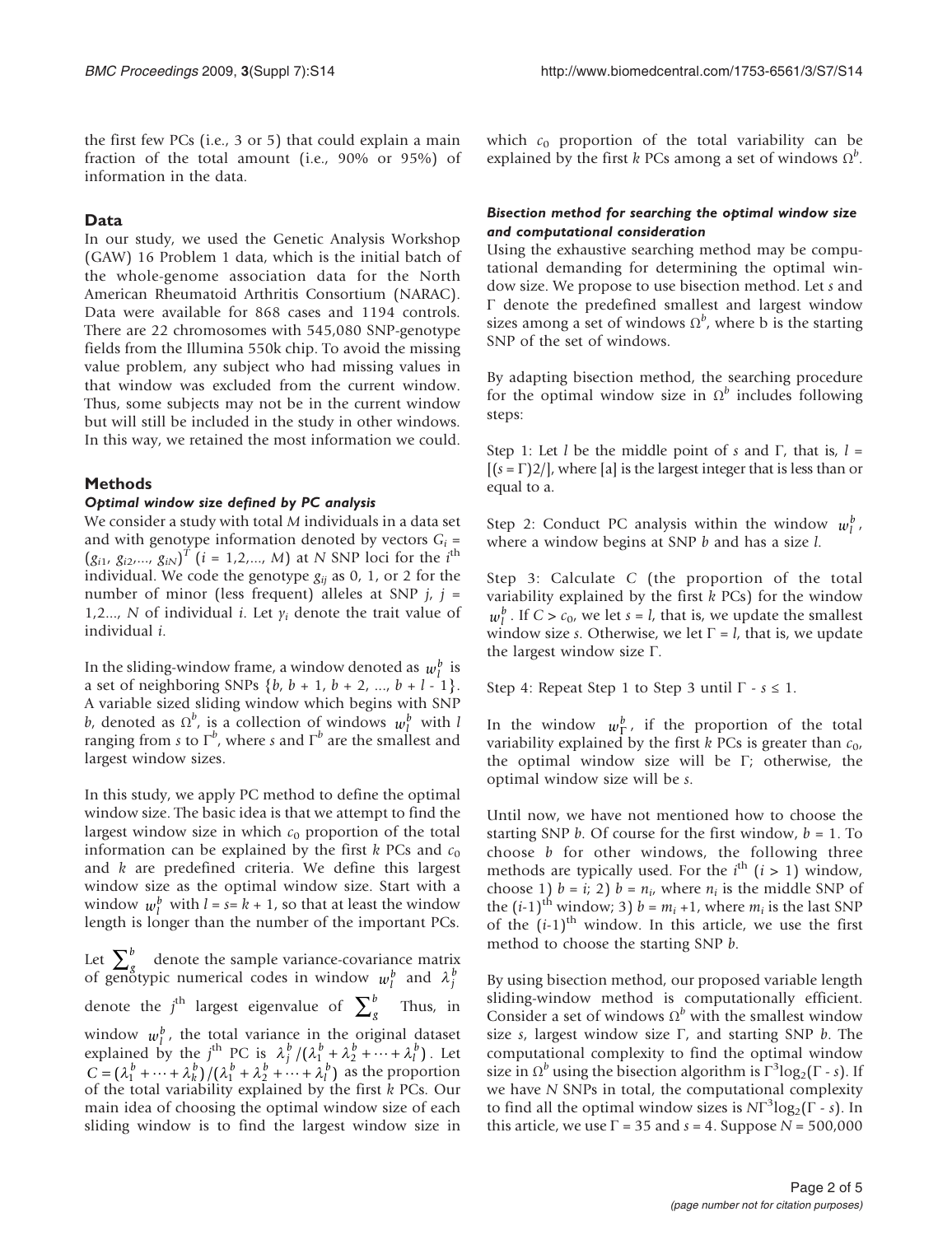in a genome-wide association study. Then,  $NT^3 \log_2(\Gamma - s)$ <br> $\leq N^2$  as pointed out by one of the reviewers. HAPLO  $\langle N^2 \rangle$ . As pointed out by one of the reviewers, HAPLO-<br>VIEW program may be used to find beginning and end of VIEW program may be used to find beginning and end of a window. Using HAPLOVIEW,  $N^2$  of pair-wise  $r^2$  need<br>to be calculated. To calculate  $r^2$ , we need to estimate to be calculated. To calculate  $r^2$ , we need to estimate<br>haplotype frequencies. Theoretically, our proposed haplotype frequencies. Theoretically, our proposed method should be computationally more efficient than HAPLOVIEW. In fact, we have done a preliminary simulation study. The results show that the computation time of our proposed method is about a hundred times faster than HAPLOVIEW.

#### Score test

After we find the optimal window size for each sliding window, we use the score test statistic based on a logistic model [\[5\]](#page-3-0) to test for association within each sliding window. Consider  $w_l^b$ , a window beginning at SNP *b* with an optimal window size *l* Take *b* = 1 as an example with an optimal window size *l*. Take  $b = 1$  as an example for windows that start at the first SNP. Let  $x_i = (x_{i1}^*, x_{i2}^*, \dots, x_{ik}^*)^T$  denote its first k PCs of the *i*<sup>th</sup> individual, where  $i = 1, 2, \dots, M$ . Suppose that the k PCs follow a logistic model, then, the score test statistic is given by  $T^2 = U'V^{-1}U$ , where  $U = \sum_{i=1}^{M} (\gamma_i - \overline{\gamma})(x_i - \overline{x})$ ,  $var(y) = \frac{1}{M} \sum_{i=1}^{M} (\gamma_i - \overline{\gamma})^2$ ,  $var(y) = \frac{1}{M} \sum_{i=1}^{M} (\gamma_i - \overline{\gamma})^2$ , and M is the sample size. The statistic  $T^2$  asymptotically follows a

 $\chi^2$  distribution with k degrees of freedom. We select significant windows after adjusting for multiple testing using a Bonferroni correction.

# Result

We applied the proposed approach to GAW16 Problem 1. In our application, we set  $s = 4$ ;  $\Gamma = 35$ ;  $c_0 = 90\%$  and  $k = 3$ . Originally the dataset contained genotypes at 545,080 SNPs on chromosomes 1 to 22. In our analysis we ended up with 531,501 windows. The size of the windows varied from 4 to 29 SNPs, with the median window size of 7 (see Table 1 for the distribution of the window sizes). After Bonferroni correction, we found 1,155 significant

Table 1: The distribution of the window sizes based on 531,501 windows

| <b>Window size</b> | Percentage of total windows |  |
|--------------------|-----------------------------|--|
| $\overline{4}$     | 18.32                       |  |
| 5                  | 11.92                       |  |
| 6                  | 11.69                       |  |
| 7                  | 11.57                       |  |
| 8                  | 8.94                        |  |
| 9                  | 7.34                        |  |
| $\overline{10}$    | 6.34                        |  |
| П                  | 4.67                        |  |
| 12                 | 3.73                        |  |
| $13 - 29$          | 15.48                       |  |

windows. Due to the strong LD among SNPs, many of the significant windows overlapped with the nearby windows. In order to report the result thoroughly, we combined the significant windows with all overlapped windows as one larger window. Thus, we end up with 76 significant larger windows. Due to the limited pages, in [Table 2](#page-3-0) we only report the top 30 windows after the combination. The order of the windows is according to their most significant sub-windows (the original window before combinations). Our result matches most of the genes reported in recent studies [[6](#page-3-0)[-11\]](#page-4-0) and also identify more rheumatoid arthritis (RA) susceptibility genes for follow-up studies.

# **Discussion**

As the most exhaustive searching engine in genome-wide association studies, sliding-window approaches are receiving more and more attention recently. Based on the variable sized sliding-window frame, we adapt the optimal window size to the local LD pattern by employing the PC approach. We applied this novel sliding-window approach to the GAW16 RA data and successfully validated nine genes that have been reported by recent studies and also identified new candidate genes for follow-up studies.

Our approach has several advantages. It provides a stable method to choose the window size with the maximum information extraction and it automatically balances degrees of freedom and number of tests, which results in higher power to detect association. It is flexible enough to conduct different association tests within the windows. The method is computational efficient when applied to largescale data compared with other variable sized slidingwindow methods. It requires only genotype data so there is no need to go through any computationally intensive phasing program to account for uncertain haplotype phases.

Further efforts are needed to improve the proposed method, such as determining the optimal  $c_0$  (the proportion of the total variability explained by the top k PCs) and the initial window lengths in the bisection method.

# Conclusion

In this study, we applied our novel genome-wide PC slidingwindow approach to detect the association between SNP windows and disease status using GAW16 Problem 1 RA dataset. We validated nine genes which have been identified to be responsible for RA in the literature and discovered more genes and non-gene regions for follow-up studies.

# List of abbreviations used

GAW: Genetic Analysis Workshop; LD: Linkage disequilibrium; NARAC: North American Rheumatoid Arthritis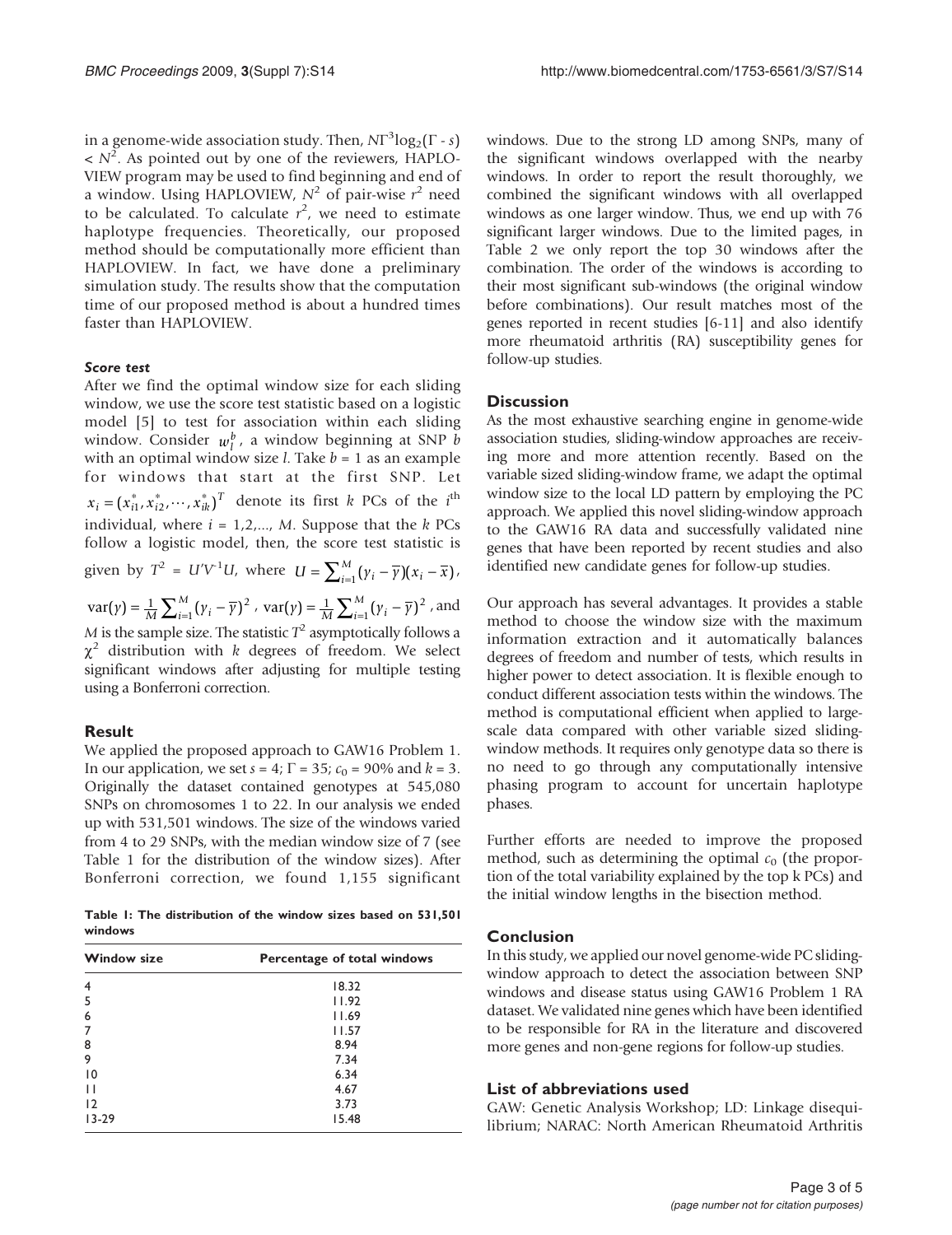| <b>Window ID</b> | Chr <sup>a</sup> | <b>Physical location</b> | Genes <sup>b</sup>                   | <b>CRASG<sup>c</sup></b> |
|------------------|------------------|--------------------------|--------------------------------------|--------------------------|
|                  | 6                | 30014670, 33187144       | TNF, HLA-A HLA-B, HLA-C              | TNF, HLA-A HLA-B, HLA-C  |
| $\overline{2}$   |                  | 792429, 1101089          | AGRN, Clorf159, ISG15, SAMD11        |                          |
| 3                | 2                | 172768404, 172807000     | DLXI, DLX2                           | STAT4, ITGAV             |
| 4                | 12               | 46666298, 46718200       | COL2AI, LOC728181 LOC728114          |                          |
| 5                | $\overline{13}$  | 113656958, 113861908     | FAM70B, RASA3                        |                          |
| 6                | 7                | 154133201, 154241160     | PAXIPI, LOC202781                    |                          |
| 7                | 17               | 68283979, 68361160       | <b>SLC39A11</b>                      |                          |
| 8                | $\overline{2}$   | 98261543, 98370780       | VWA3B                                | ILIB                     |
| 9                | $\overline{13}$  | 49336428, 49340230       | KPNA3                                |                          |
| $\overline{10}$  |                  | 2243956, 3359357         | ARHGEF16, PRDM16                     |                          |
| $\mathbf{H}$     | 17               | 66647226, 66750860       | Intergenic 17q24                     |                          |
| 12               | 16               | 67482002, 67660490       | TMC07, FL 12331                      |                          |
| $\overline{13}$  | 8                | 75300466, 75314140       | <b>NFATCI</b>                        |                          |
| 4                | $\overline{13}$  | 74883232, 74941310       | TBC1D4                               |                          |
| 15               | 9                | 123211883, 123248000     | CRB2, MIRN601, DENND1A               | TRAF1/C5                 |
| 16               | 20               | 57796484, 57832810       |                                      |                          |
| 17               |                  | 15181683, 151846600      | ADAM15, EFNA4                        |                          |
| 18               | 20               | 35438689, 35501280       | SRC, RPL7AL4                         |                          |
| 19               | 22               | 28164734, 28237820       | RFPLIS, RFPLI, NEFH                  |                          |
| 20               | $\mathbf{1}$     | 64593946, 64661480       | SAC3D1, NAALADL1 CDCA5, ZFPL1, ZHIT2 |                          |
| 21               | $\mathbf{1}$     | 45207308, 45314100       | SYT13, FLJ41423                      |                          |
| 22               | 8                | 20327035, 20435200       |                                      |                          |
| 23               | 5                | 137614229, 137825000     | GFRA3, CDC25C, FAM53C, JMJD1B        |                          |
| 24               | 7                | 129525353, 129580000     | CPA2, CPA4                           |                          |
| 25               | 3                | 134954925, 134966000     | TF, SRPRB                            |                          |
| 26               | 9                | 104811123, 104815000     | <b>ABCAI</b>                         |                          |
| 27               | 12               | 6924169, 6932652         | ATNI, CL2orf57, PTPN6                |                          |
| 28               | $\overline{10}$  | 10531181, 10542841       | SH3PXD2A                             |                          |
| 29               | $\mathbf{1}$     | 3335218, 3524620         | $ZNF195$ , $OR7Z12p$                 |                          |
| 30               | 9                | 19106771, 19154190       | TMEM16A1, MEF2B                      |                          |

<span id="page-3-0"></span>Table 2: Genetic and physical map locations of window region identified using PC-sliding-window analysis based on the Bonferroni correction

<sup>a</sup>Chr, chromosome.

bWe found the significant genes using the NCBI dbSNP database [http://www.ncbi.nlm.nih.gov/sites/entrez?db=snp](mailto:qsha@mtu.edu).<br><sup>c</sup>The confirmed RA susceptibility genes (CRASG) are shown in the last column if they are within or near our si

<sup>c</sup>The confirmed RA susceptibility genes (CRASG) are shown in the last column if they are within or near our significant region.

Consortium; PC: Principal components; RA: Rheumatoid arthritis; SNP: Single-nucleotide polymorphism.

#### Competing interests

The authors declare that they have no competing interests.

#### Authors' contributions

QS participated in the design of the study and contributed to the manuscript preparation. RT performed the statistical analysis and wrote the draft of the manuscript. SZ contributed to the design of the study and to the manuscript preparation. All authors read and approved the final manuscript.

#### Acknowledgements

The Genetic Analysis Workshops are supported by NIH grant R01 GM031575 from the National Institute of General Medical Sciences.

This work was supported by NIH grants R01 GM069940 and the Overseas-Returned Scholars Foundation of Department of Education of Heilongjiang Province (1152HZ01).

This article has been published as part of BMC Proceedings Volume 3 Supplement 7, 2009: Genetic Analysis Workshop 16. The full contents of the supplement are available online at [http://www.biomedcentral.com/](http://www.biomedcentral.com/1753-6561/3?issue=S7) [1753-6561/3?issue=S7](http://www.biomedcentral.com/1753-6561/3?issue=S7).

#### References

- 1. Yang HC, Lin CY and Fann CSJ: [A sliding-window weighted](http://www.ncbi.nlm.nih.gov/pubmed/16830340?dopt=Abstract) [linkage disequilibrium test.](http://www.ncbi.nlm.nih.gov/pubmed/16830340?dopt=Abstract) Genet Epidemiol 2006, 30:531-545.
- 2. Li Y, Sung W and Liu JJ: [Association mapping via regularized](http://www.ncbi.nlm.nih.gov/pubmed/17357076?dopt=Abstract) [regression analysis of single-nucleotide-polymorphism hap-](http://www.ncbi.nlm.nih.gov/pubmed/17357076?dopt=Abstract)[lotypes in variable-sized sliding windows.](http://www.ncbi.nlm.nih.gov/pubmed/17357076?dopt=Abstract) Am J Hum Genet 2007, 80:705–715.
- 3. Huang BE, Amos CI and Lin DY: [Detecting haplotype effects in](http://www.ncbi.nlm.nih.gov/pubmed/17549762?dopt=Abstract) [genomewide association studies.](http://www.ncbi.nlm.nih.gov/pubmed/17549762?dopt=Abstract) Genet Epidemiol 2007, 31:803–812.
- 4. Sha Q, Dong J, Jiang R and Zhang S: [Test of association between](http://www.ncbi.nlm.nih.gov/pubmed/16266410?dopt=Abstract) [quantitative traits and haplotypes in a reduced-dimensional](http://www.ncbi.nlm.nih.gov/pubmed/16266410?dopt=Abstract) [space.](http://www.ncbi.nlm.nih.gov/pubmed/16266410?dopt=Abstract) Ann Hum Genet 2005, 69:715–732.
- 5. Chapman JM, Cooper JD, Todd JA and Clayton DG: [Detecting](http://www.ncbi.nlm.nih.gov/pubmed/14614235?dopt=Abstract) [disease associations due to linkage disequilibrium using](http://www.ncbi.nlm.nih.gov/pubmed/14614235?dopt=Abstract) [haplotype tags: a class of tests and the determinants of](http://www.ncbi.nlm.nih.gov/pubmed/14614235?dopt=Abstract) [statistical power.](http://www.ncbi.nlm.nih.gov/pubmed/14614235?dopt=Abstract) Hum Hered 2003, 56:18–31.
- 6. Begovich AB, Carlton VE, Honigberg LA, Schrodi SJ, Chokkalingam AP, Alexander HC, Ardlie KG, Huang Q, Smith AM, Spoerke JM, Conn MT, Chang M, Chang SY, Saiki RK, Catanese JJ, Leong DU, Garcia VE, McAllister LB, Jeffery DA, Lee AT, Batliwalla F, Remmers E, Criswell LA, Seldin MF, Kastner DL, Amos CI, Sninsky JJ and Gregersen PK: [A missense single-nucleotide polymorph](http://www.ncbi.nlm.nih.gov/pubmed/15208781?dopt=Abstract)[ism in a gene encoding a protein tyrosine phosphatase](http://www.ncbi.nlm.nih.gov/pubmed/15208781?dopt=Abstract)